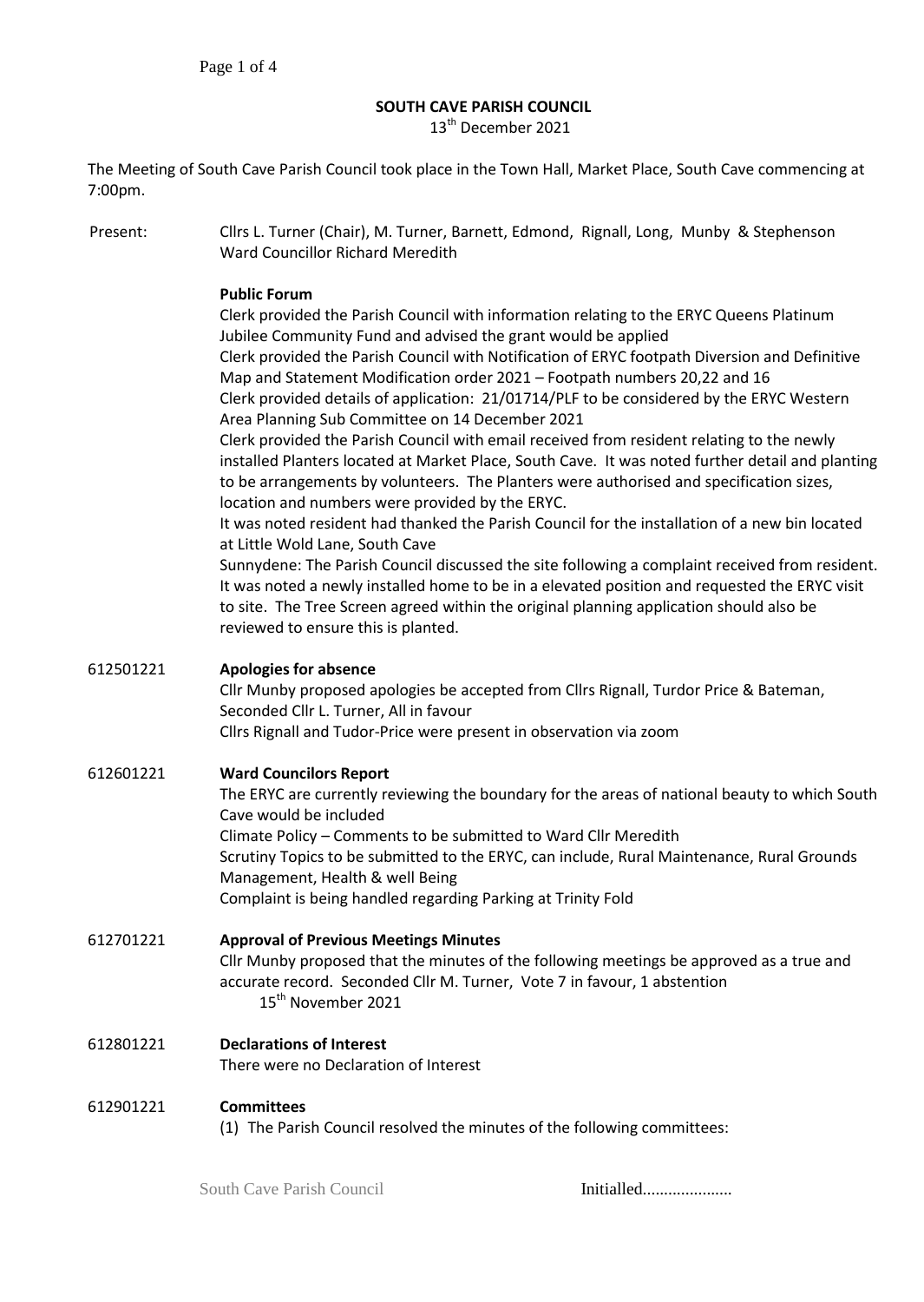Planning Meeting 6<sup>th</sup> December. Proposed Cllr Barnett, Seconded Cllr M. Turner, All in favour

Finance & General Policy Committee Meeting 29<sup>th</sup> November 2021. Proposed Cllr Edmond, Seconded Cllr Munby, All in favour

#### 613001221 **Police**

(1)The Parish Council noted not Police report received (2)Crime Figures were noted (3)The Parish Council noted the vandalism to King George V Playing Field gate

#### 613101221 **Technical Services**

(1)The Parish Council did not receive a update relating to reducing speed limits North Cave/South Cave – item to be placed on January 2022 agenda (2)The Parish Council received update relating to contact with neighbouring Parishes, Brantingham, Ellerker, Brough relating to Footpath/Cycle Path Connection and South Cave to North Cave Footpath/Cycle Path Connection – item to be placed on January 2022 agenda (3)The Parish Council received East Riding of Yorkshire Council, Speed Management Programme 2021-2022 Score – Ferry Road & Beverley Road, South Cave (4)The Parish Council received response from ERYC relating to Caravan Route Signage and were awaiting further response - item to be placed on January 2022 agenda (5)The Parish Council received update relating to BT Payphone adoptions, receive Maintenance information, notification of adoption & note submission for Love you High Street Grant funding to support modifications. It was noted the Parish Council had been awarded funding for the works, for the Testing and Electrical Certification, Painting works and Message Board and shelf installation. The Parish Council requested one further quotation be obtained for the Message Board and Shelf installation. It was noted the Electrical Certification to be completed for insurance pruposes - item to be placed on January 2022 agenda Proposed Cllr Edmond, Seconded Cllr Barnett, All in favour

(6)The Parish Council received prices for Town Hall Clock – Scaffold. Cllr Edmond proposed the Parish Council proceed with the price received from Greenwood & Kamp; Ford Limited, Seconded Cllr M, Turner, all in favour

(7)The Parish Council noted update relating to Church Hill 20mph Road Markings. Road Marking had recently been made clearer in the vicinity and no further action to be taken (8) The Parish Council received complaint from resident relating to the Visual Amenity and Streetscene at the A63 sliproad and Willow Flats, the matter to be forwarded to the ERYC who would communication with Highways accordingly regarding replanting etc.

(9)The Parish Council noted the installation of Central Barrier to A63 – location at the historical crossing at Pinfold, West End – ERYC Prows to be invited to site meeting to discuss the crossing(s)

(10)The Parish Council noted road safety at Willow Flats junction to Ellerker Road. It was noted the ERYC various departments had advised there was no further action to be taken and the location was being monitored for further incidents

## 613201221 **Open Space**

(1)The Parish Council noted no further information had been received relating to Allotment Signage (Trespassers/police) – item to be placed on January 2022 agenda (2)The Parish Council noted the response relating to Allotment Land with no further action or response to be submitted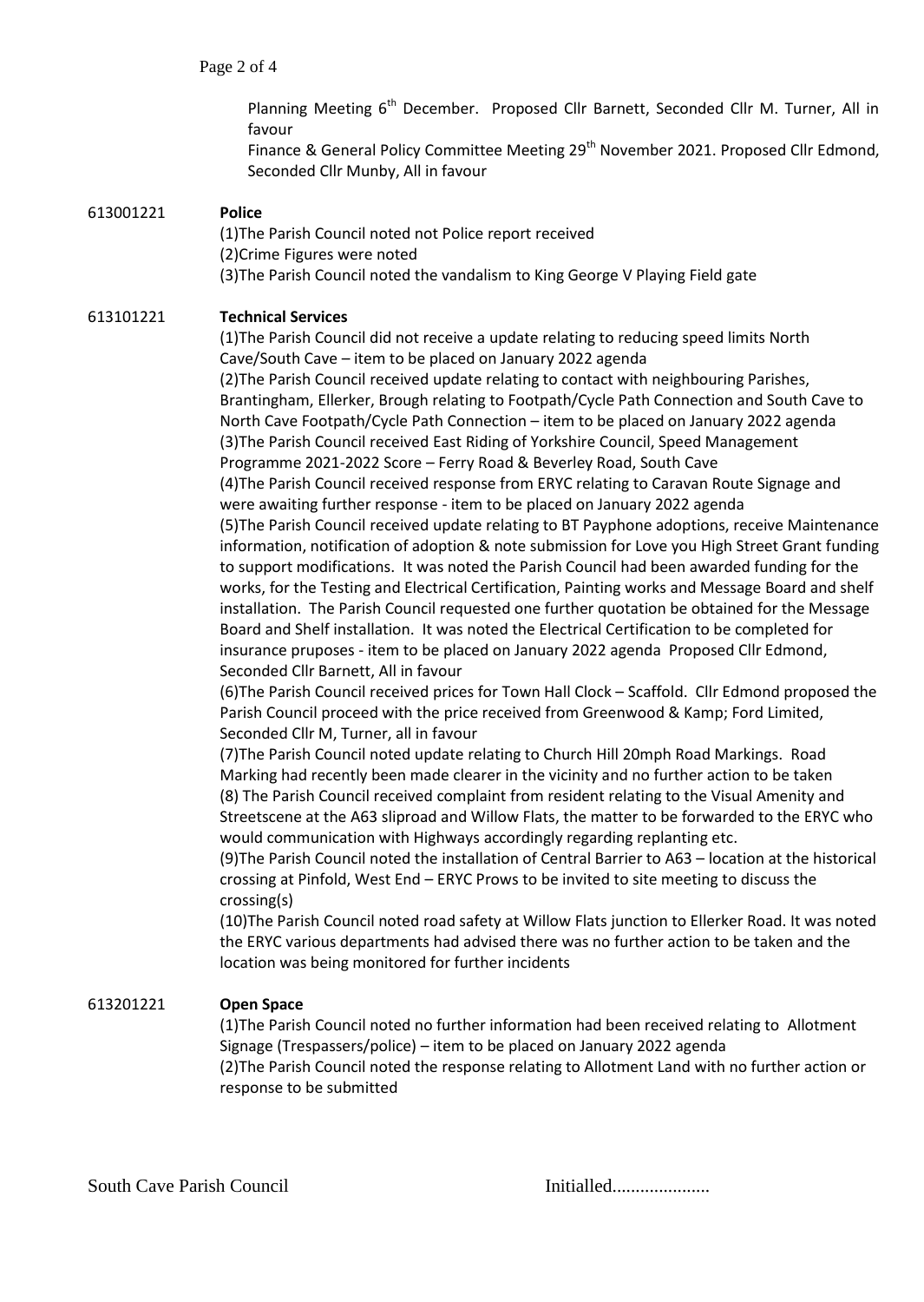(3) The Parish Council noted the update relating to East Riding of Yorkshire Community Tree Planting Fund and make necessary arrangements for the purchase and planting. It was noted the funding had been increased to a total of £2950 which would enable the planting of 59 trees at a cost of £50 per tree, arranged by the ERYC. Cllr L. Turner proposed the Parish Council agree to accept the offer of funding and additional funding to be applied for in 2022 for additional sites. Seconded Cllr Edmond, all in favour

(4)The Parish Council noted Market Weighton United Charity Allotment increase 2022 to £103.70 per acre per annum from December 2022.

(5)The Parish Council received information relating to Cemetery Land extension & Cemetery Lane registration. It was noted some confused had occurred in the ownership of the parcel of land being registered. All conveyencing paperwork had been submitted to the solicitors and were awaiting further communications.

(6)The Parish Council noted the completion of the installation of King George V Play equipment & received complaint from resident. It was noted the Parish Council had received confirmation from the ERYC Planning that the installation was within permitted development and the Parish Council did not consider the installation to be imposing to neighbouring properties given the type and distance of the installation. The Parish Council had received a number of positive feedback comments on the installation.

(7)The Parish Council discussed the land at WestCote Farm, s106 agreement update and possible Lease agreement. It was noted the Solicitors were still handing the handover of the land within the s106 agreement. Conflicting information had been received in relation to the additional park of land, previously considered for lease and the Parish Council requested a meeting with the developer to discuss matters further.

## 613301221 **Other Matters**

(1)The Parish Council received invite re: South Hunsley – Community Group Forum - Cllr L, Turner to attend as representation

(2)The Parish Council considered the East Riding of Yorkshire Council's Overview and Scrutiny submission for topic of scrutiny as part of the 2022/23 municipal year. Topics must be of a strategic nature that affect the East Riding as a whole.

## 613401221 **Finance & Policy**

(1)The Parish Council noted the income received and approved items for payment for December 2021

| <b>ERYC</b>                         | Sport Centre Hall Hire (Sept & Oct) | £100.00   |
|-------------------------------------|-------------------------------------|-----------|
| L Fielding                          | Expenses - Zoom                     | £14.39    |
| <b>KRL Group</b>                    | Photocopier                         | £185.93   |
| Fire Rescue Training & Supplies Ltd | Paediatric Defib Pads               | £165.60   |
| <b>Supplies</b>                     | Stationary                          | £83.67    |
| <b>MNB Computing</b>                | <b>Computer Assistance</b>          | £12.00    |
| <b>Supplies</b>                     | Stationary                          | £23.46    |
| Eon                                 | Gas                                 | £145.70   |
| Eon                                 | Electric                            | £122.00   |
| R & JM Henley                       | Trees (planters)                    | £218.04   |
| <b>ERYC</b>                         | <b>Street Lighting</b>              | £1,349.89 |
| <b>KCOM</b>                         | Telephone & Internet                | £61.20    |
| Lodge Landscapes                    | <b>Christmas Tree</b>               | £298.41   |
| C Anderson                          | Cleaning                            | £30.00    |

South Cave Parish Council Initialled.....................